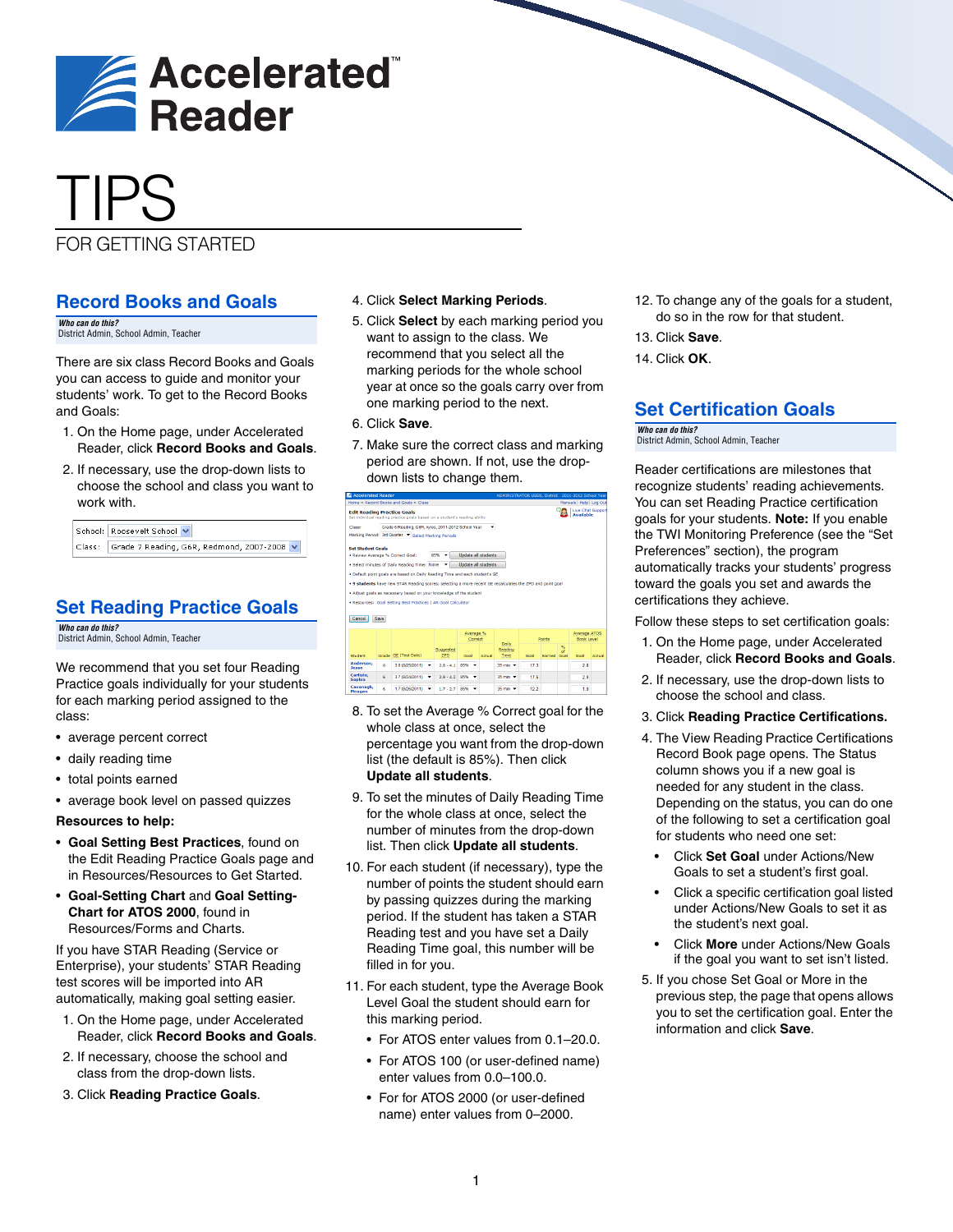# <span id="page-1-0"></span>**Set Preferences**

*Who can do this?*  District Admin, District Staff, School Admin, School Staff, Teacher

Accelerated Reader has many school, class, and student-level preferences you can use to set up the program to work the way you want it to. Follow these steps to set preferences:

- 1. On the Home page, under Accelerated Reader, click **Preferences**.
- 2. There are eight categories of preferences grouped under School or Classroom Preferences (the studentlevel preferences are found under the Individual Student Settings in the Classroom Preferences).

#### Click the category you want.

| <b>School Preferences</b>     |                                           |
|-------------------------------|-------------------------------------------|
| Preference                    | <b>Description</b>                        |
| <b>Student Ouizzing</b>       | Define school pref<br>Skills, Other Readi |
| Date and Time Restrictions    | Define restrictions                       |
| <b>Classroom Restrictions</b> | Define restrictions                       |
| <b>Student Experience</b>     | Specify the interfa<br>grade see.         |
| <b>Classroom Preferences</b>  |                                           |
| Preference                    | Description                               |
| <b>Student Quizzing</b>       | Define classroom<br>Literacy Skills, Oth  |
| <b>Other Reading Series</b>   | Define which Othe                         |
| Quiz Setup                    | Define which quiz                         |
|                               |                                           |

Here are some AR preferences you may want to look at:

- TOPS Report printing and language found under Student Quizzing (both School and Classroom), and under Individual Student Settings in the Classroom Preferences.
- TWI monitoring—found under Student Quizzing in the School Preferences and under Individual Student Settings in the Classroom Preferences. **Note:** TWI monitoring is necessary for AR to track and award Reader Certifications.
- Student Experience—found under the School preferences. Lets you choose whether students will see the standard AR interface or the simplified interface for primary students.
- Other Reading Series (also known as Textbook Series)—found under Classroom Preferences. Allows you to choose the series to assign to your class. Your students cannot take Other Reading Quizzes until you assign one or more series.

## **List of Student User Names and Passwords**

*Who can do this?*  .....<br>1. District Staff, School Admin, School Staff, Teacher

For a list of students' user names and passwords, do a search in Renaissance Place.

**Note**: If you are a teacher, you can only search for students in your own classes.

- 1. On the Home page under Renaissance Place, click **Personnel, Students, and Parents**.
- 2. Click **View Students**.
- 3. Use the View Students page to search for the students whose information you want to view. Then, click **Search** to see the search results.
- 4. On the search results page, click the **Passwords** tab to see the user names and passwords for all the students that were found in the search.
- 5. On the right side of the screen, click **Print Page** to print just that page of search results, or click **View PDF** to choose grouping and sorting options to print the entire list of results.

# **Work with Quiz Information**

*Who can do this?*  District Admin, District Staff, School Admin, School Staff, Teacher

You can view and work with the quiz information for any of your school's quizzes. Follow these steps:

- 1. On the Home page, under Accelerated Reader, click **Manage Quizzes**.
- 2. If necessary, use the **School** drop-down list to choose the school.
- 3. Click the Quiz Type you want to work with.
- 4. A page opens where you can search for the quiz you want to work with (for Other Reading Quizzes, you first have to choose the series).
- 5. When you find the quiz you want, click **Select** by it.
- 6. The View Quiz page shows you information about the quiz. There are links to edit the quiz information and to take a sample quiz (with Recorded Voice, if it's available). For Literacy Skills Quizzes, you can view the quiz question bank and the *Literacy Skills Teacher's Guide*. For Vocabulary Practice Quizzes, you can preview the Vocabulary List Report.

### <span id="page-1-1"></span>**Before Quizzing**

*Who can do this?*  Varies by task

Complete these steps before quizzing students in Accelerated Reader.

**Note:** These steps apply to AR RP, NEO 2s, and mobile devices and should be completed before the specific tasks for those NEO 2s and mobile devices.

- 1. Add your students and enroll them in an Accelerated Reader class.
- 2. Give each student his or her user name and password.
- 3. Make sure the necessary software is installed on each computer that students will use for quizzing.
- 4. Use the Other Reading Preference to assign Other Reading Series to the class. Students cannot take Other Reading Quizzes until you do this.
- 5. If necessary, change some of the many settings available in both the School and Classroom Student Quizzing Preferences that control what students see and do when they're working in the program.

For details, see the *Accelerated Reader Software Manual* or the help in the software. Also see ["Differences Between Taking](#page-3-0)  [Quizzes in AR RP, on NEO 2s, and in the AR](#page-3-0)  [App" on page 4](#page-3-0).

#### **Quizzing with AR Renaissance Place**

The portion of Accelerated Reader that students can access allows them to do the following on a computer or a tablet that is 7 inches or larger.

- Take Accelerated Reader quizzes (available in both English and Spanish).
- View their bookshelf of quizzes taken and the scores earned on each.
- View progress towards goals and progress on words learned.

Before students can take AR quizzes in Accelerated Reader Renaissance Place, make sure to complete the steps in "[Before](#page-1-1)  [Quizzing](#page-1-1)."

# **Quizzing with NEO 2s**

*Who can do this?*  District Admin, District Staff, School Admin, School Staff, Teacher

The Accelerated Reader SmartApplet allows students to take AR quizzes on a NEO 2. The quiz information is sent to Accelerated Reader RP via a Renaissance Receiver.

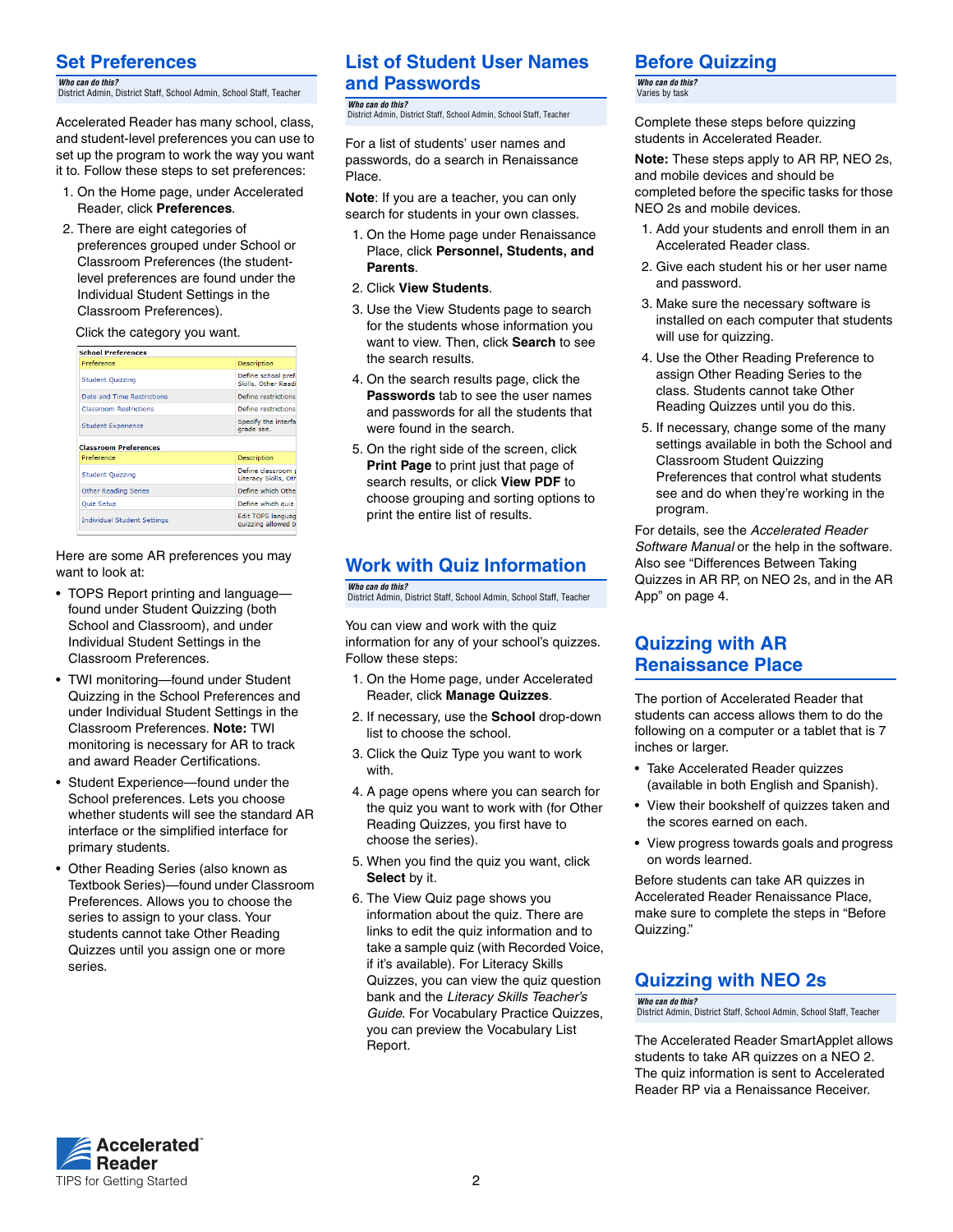You must complete the following steps before students can take AR quizzes on NEO 2.

- 1. Complete the steps in ["Before Quizzing"](#page-1-1)  [on page 2](#page-1-1).
- 2. Install NEO Manager (see the *NEO 2 Quick Guide* for instructions).
- 3. Connect the Renaissance Receiver to your computer.
- 4. Name the Receiver network and set the Renaissance Place address in the Renaissance Wireless Server Utility.
- 5. Make sure the students know the quiz number. On NEO 2, students may only search for quizzes by the quiz number.

# **Quizzing with the AR App**

*Who can do this?*  District Admin, District Staff, School Admin, School Staff, Teacher

The Accelerated Reader student app allows students and teachers to do the following on an iPad®, iPhone®, or iPod touch®. The quiz information is sent to Accelerated Reader RP via a wireless connection.

- Take AR Quizzes.
- View a showcase of quizzes taken and the scores earned on each.
- View progress towards goals and progress on words learned.
- View a demonstration version that does not require a login or an AR account.

Complete the following steps before students take AR quizzes on mobile devices.

- 1. Complete the steps in ["Before Quizzing"](#page-1-1)  [on page 2](#page-1-1).
- 2. Establish an Internet connection.
- 3. Download the AR student app on the device. **Note:** You must have established and verified iTunes® and Apple® accounts before you can download the app.
- 4. Establish settings by connecting to Renaissance Place on one device.
- 5. Share those settings with the devices the students will be using to take AR quizzes.

#### **Using Renaissance Home Connect with AR**

*Who can do this?*  District Admin, District Staff, School Admin, School Staff, Teacher

**Note:** Students cannot quiz in Renaissance Home Connect.

For more details about Renaissance Home Connect, see the *Accelerated Reader Software Manual* or the help in the software.

Renaissance Home Connect allows students to do the following.

- View student goals, results of the last quiz taken, overall progress on Reading Practice Quizzes, and a list of words learned on Vocabulary Practice Quizzes.
- Find books that have Accelerated Reader quizzes by clicking the AR BookFinder link.
- View the Bookshelf (which shows books read and quiz results).
- Choose to view pages in English or Spanish.

**Note:** The Informational Letter (available in English or Spanish) provides the Renaissance Home Connect web address and the student's user name and password.

# **New School Year Checklist**

*Who can do this?*  District Admin, District Staff, School Admin, School Staff, Teacher

You can find a new school year checklist in the software on the Manuals page.

- 1. In the upper-right corner, click **Manuals**.
- 2. Under Renaissance Place, click **Getting Ready for a New School Year**.

### **Navigate Using the Software's Links**

Use the links in the software, not the browser's Back button, to move to a different page in the software. At the top of every page, links show the pages you have visited since you left the Home page.

# **Accelerated Reader**

Home > Quizzes > Reading Practice

There are also links to specific pages or tasks in the gray bar on the left side of the Accelerated Reader pages. Use these links to navigate within the software.

# **Print Reports**

#### *Who can do this?*

District Admin, District Staff, School Admin, School Staff, Teacher

- 1. On the Home page, under Accelerated Reader, click **Reports.**
- 2. Click a report category.
- 3. Click the name of the report you want.
- 4. If the report can be customized, choose the options you want on the Report Options page and then click **View Report.**

5. The report generates. It opens in Adobe® Reader® within a browser window (as shown) or a separate window. If it opens in the browser window, to print it, use the Adobe Reader print button, *not* the browser's print button.



# **Need Help?**

- **Online Help**. Click **Help** in the upperright corner of any page to display more information about that page.
- **Manuals**. Click **Manuals** in the upper-right corner of any page to find the *Renaissance Place Software Manual*, the *Accelerated Reader Software Manual*, and other documents.
- **Resources**. Go to the Home page. Under Accelerated Reader, click **Resources** to access materials to help you implement Accelerated Reader in your classroom.
- **Renaissance Training Center**[. Go](http://www.renlearn.com/training)  to http://www.renlearn.com/training. [This site has recorded web seminars,](http://www.renlearn.com/training)  on-demand sessions, and getting results guides to help you learn to use the software and implement it effectively in your classroom.
- **Knowledge Base.** [Search the](support.renlearn.com/techkb/)  [Renaissance Learning Knowledge](support.renlearn.com/techkb/)  Base on the web at [support.renlearn.com/techkb/ for](http://support.renlearn.com/techkb/)  [technical support information.](http://support.renlearn.com/techkb/)
- **Live Chat Support**. Click **Live Support** on the Home page to chat with a member of our support team.
- **Email**. *General questions*[:](mailto:answers@renlearn.com)  [answers@renlearn.com.](mailto:answers@renlearn.com)  *Technical questions*[:](mailto:support@renlearn.com)  [support@renlearn.com](mailto:support@renlearn.com)
- **Phone**. Call (800) 338-4204 for assistance. Outside the US, call 1.715.424.3636